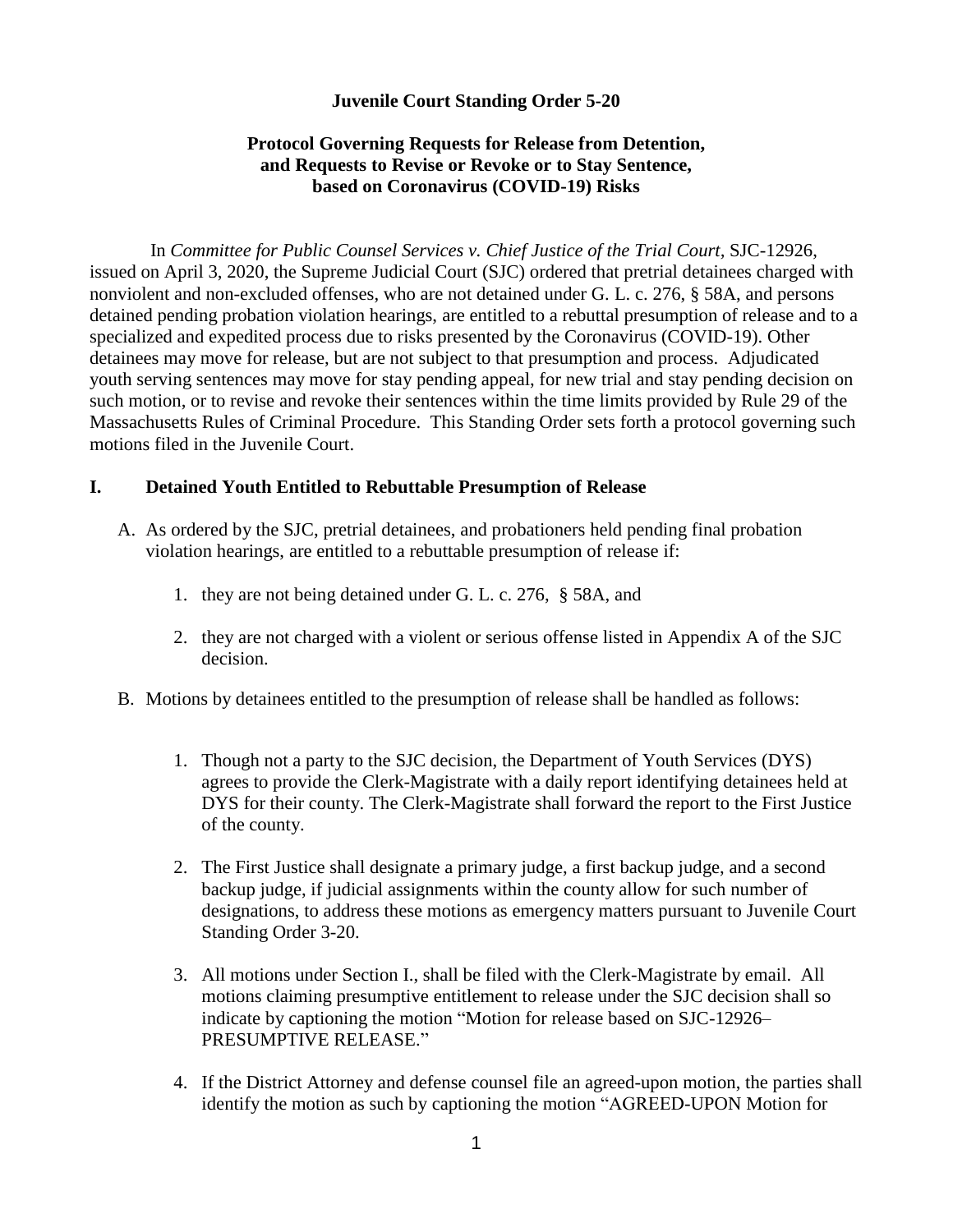Release based on SJC-12926–PRESUMPTIVE RELEASE." The Court may allow the motion without a hearing by endorsing the motion "allowed as agreed," or similar phrase. The clerk shall enter such endorsement on the docket. In the case of any probationer detained pending a hearing on a probation violation, the parties shall consult the Probation Service regarding any proposed release plan and/or conditions of release, and shall indicate in the agreed-upon motion that they have done so.

- 5. If no agreement is reached, counsel for the detained youth shall serve the motion on the Commonwealth by email immediately upon filing, and the Commonwealth shall file and serve by email its opposition, if any, within 24 hours of receiving the youth's motion. In the case of any probationer detained pending a hearing on a probation violation, the parties shall serve the motion and any opposition on the Probation Service, and shall indicate that they have done so. The Court shall hold a hearing by videoconference or telephone conference within two business days of receiving the youth's motion.
- **6.** As directed by the SJC, the Court shall order the youth released on personal recognizance, without surety unless the Commonwealth establishes, by a preponderance of the evidence, that release would result in an unreasonable danger to the community or that the youth presents a very high risk of flight. The Court may impose conditions of release, consistent with the limitations on probation supervision and GPS restrictions provided by the SJC's Order Concerning the Imposition of Global Positioning System (GPS) Monitoring as Condition of Release or Probation (March 23, 2020) and the Trial Court Emergency Administrative Order 20-2, Order Concerning Probation Conditions as a Result of COVID-19 (March 16, 2020). Any order of release of a person who is in quarantine after a positive test for COVID-19, or while symptomatic, or due to having been in close contact with someone who has tested positive, shall take effect after completion of the period of quarantine, as provided in footnote 19 of the SJC decision.
- 7. Decisions on motions under this Section shall be issued promptly.
- 8. A youth aggrieved by the denial of a motion to reconsider bail may seek review by a single justice of the SJC, under G. L. c. 211, § 3.

## **II. Detainees Not Entitled to Rebuttable Presumption of Release**

- A. Pretrial detainees who are held under G. L. c. 276, § 58A, or who have been charged with a violent or serious offense listed in Appendix A of the SJC decision, are not entitled to a rebuttable presumption of release based on COVID-19 concerns. Motions by these detainees shall be addressed promptly, according, as applicable, to the protocols established by Juvenile Court Standing Order 3-20, and other applicable COVID-19 orders issued by the SJC.
- B. Motions under Section II., may be filed by email, and shall be served upon the Commonwealth (by email) immediately upon filing. All motions filed under this section shall identify, prominently and on the first page, whether the youth is being detained under G. L. c. 276, § 58A, and the charge(s) pending against the youth. The Commonwealth shall be entitled to file and serve a written opposition within one calendar week of receiving the motion or such other time as the Court may order.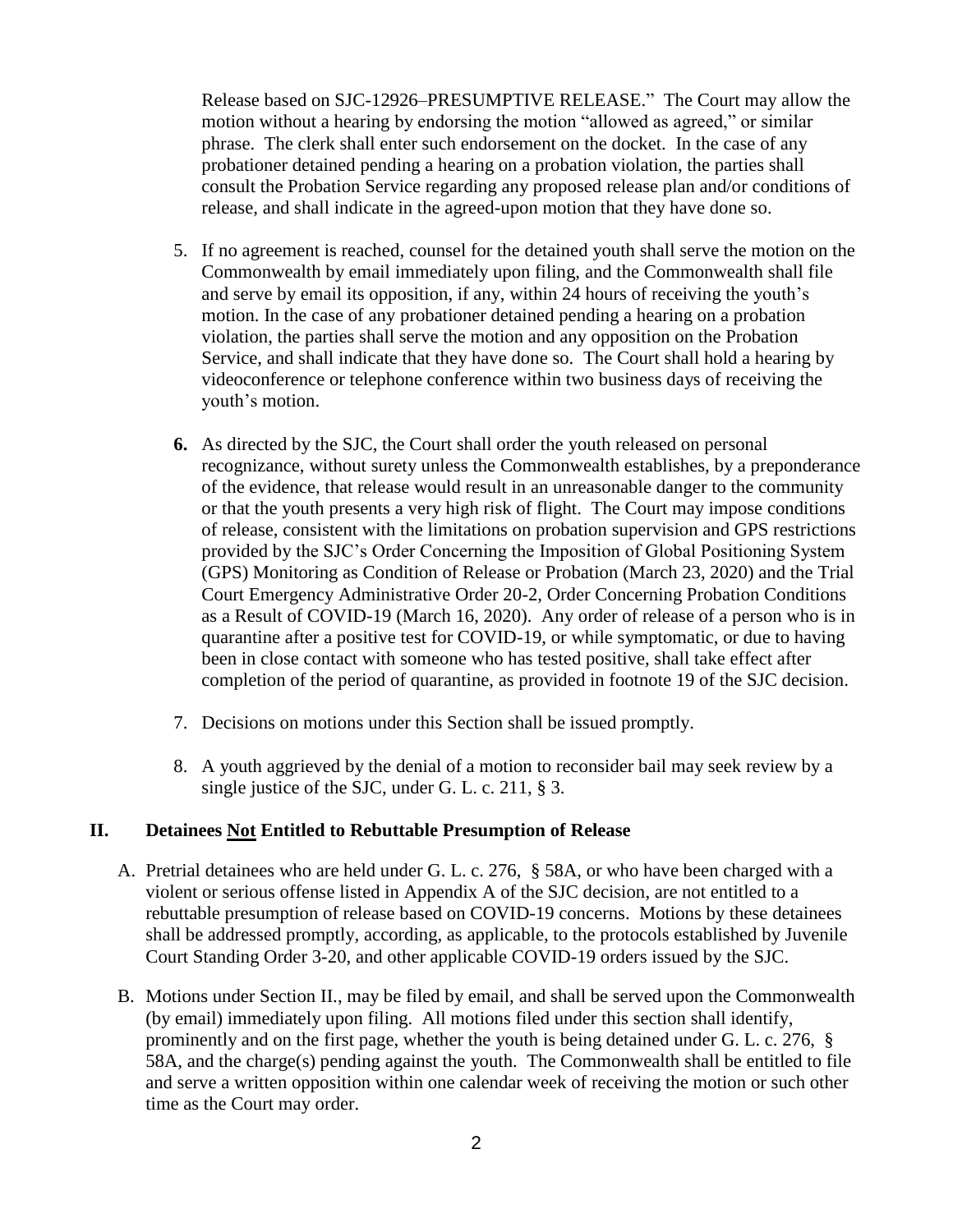C. The Court may deny any motion under this section on the papers without hearing, or may conduct a hearing by videoconference or telephone conference. Decisions on motions under this section shall be issued promptly.

# **III. Adjudicated Juveniles and Youthful Offenders Serving Sentences**

- A. Though the SJC did not specifically address the issue of adjudicated juveniles or youthful offenders committed to the custody of the DYS, whether to release an adjudicated juvenile or youthful offender currently committed to the custody of DYS based on COVID-19 risks is generally a question for DYS rather than the court. Adjudicated juveniles or youthful offenders may raise a COVID-19-based request for release in the Juvenile Court: a motion to revise or revoke a sentence within the 60-day time limit of Rule 29 of the Massachusetts Rules of Criminal Procedure, or a motion to stay execution of a sentence pending an appeal or pending decision on a motion for a new trial. The following procedures govern those instances:
	- 1. If an adjudicated juvenile or youthful offender files and serves a motion to revise or revoke the sentence, based on COVID-19 concerns, within the 60-day deadline of Rule 29, the Commonwealth shall file and serve a response to the motion within 14 days of receiving the juvenile's motion.
	- 2. If an adjudicated juvenile or youthful offender files and serves a motion to stay execution of sentence, based on COVID-19 concerns, in connection with a pending appeal or a motion for a new trial, the Commonwealth shall file and serve a response, within 14 days of receiving the juvenile's motion.
	- 3. The Commonwealth shall file and serve a response to a motion for a new trial within 30 days of receiving the juvenile's motion, or within such other time as the Court may order.
	- 4. Any motion under this section may be filed and served by email, and shall be served immediately upon filing. Upon receipt of both the motion and opposition or other response, or upon expiration of the time for response provided herein or ordered by the Court, the Clerk-Magistrate shall forward the motion and response to the judge who presided at trial or imposed sentence or, if that judge is no longer on the Juvenile Court or is otherwise unavailable, to the First Justice, who will assign a judge to address the matter.
	- 5. The Court may act on a motion filed under this section on the papers, without hearing if otherwise permitted by law, or may conduct a hearing by videoconference or by telephone conference.

So Ordered,

/s/ Amy L. Nechtem Amy L. Nechtem Chief Justice of the Juvenile Court